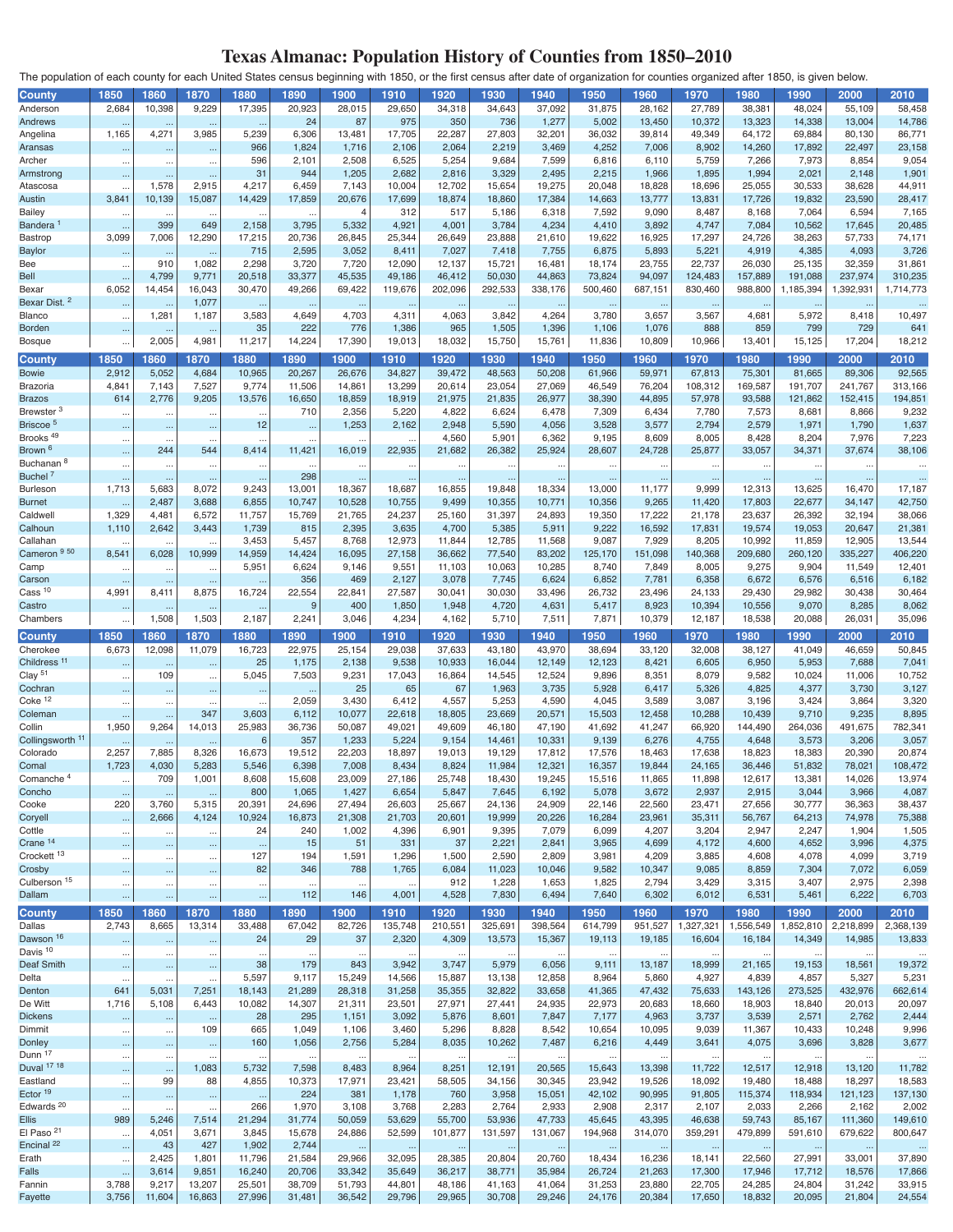| County                   | 1850                 | 1860                 | 1870                 | 1880      | 1890           | 1900                 | 1910      | 1920      | 1930      | 1940      | 1950      | 1960      | 1970      | 1980      | 1990      | 2000      | 2010      |
|--------------------------|----------------------|----------------------|----------------------|-----------|----------------|----------------------|-----------|-----------|-----------|-----------|-----------|-----------|-----------|-----------|-----------|-----------|-----------|
| Fisher                   | $\cdot$ .            | $\ddotsc$            | $\ddotsc$            | 136       | 2,996          | 2,708                | 12,596    | 11,009    | 13,563    | 12,932    | 11,023    | 7,865     | 6,344     | 5,891     | 4,842     | 4,344     | 3,974     |
| Floyd                    |                      |                      |                      | 3         | 529            | 2,020                | 4,638     | 9,758     | 12,409    | 10,659    | 10,535    | 12,369    | 11,044    | 9,834     | 8,497     | 7,771     | 6,446     |
|                          | $\ddotsc$            | $\cdots$             | $\cdots$             |           |                |                      |           |           |           |           |           |           |           |           |           |           |           |
| Foard <sup>23</sup>      | $\ddot{\phantom{0}}$ | $\ddotsc$            |                      |           |                | 1,568                | 5,726     | 4,747     | 6,315     | 5,237     | 4,216     | 3,125     | 2,211     | 2,158     | 1,794     | 1,622     | 1,336     |
| Foley <sup>24</sup>      | $\ddotsc$            | $\ddotsc$            | $\ddotsc$            | $\ddotsc$ | 25             | $\ddotsc$            | $\ldots$  | $\ddotsc$ | $\ddotsc$ | $\ddotsc$ | $\sim$    | $\ddotsc$ | $\ldots$  | $\ddotsc$ | $\ldots$  | $\ddotsc$ | $\cdots$  |
| Fort Bend                | 2,533                | 6,143                | 7,114                | 9,380     | 10,586         | 16,538               | 18,168    | 22,931    | 29,718    | 32,963    | 31,056    | 40,527    | 52,314    | 130,846   | 225,421   | 354,452   | 585,375   |
| Franklin                 |                      |                      |                      | 5,280     | 6,481          | 8,674                | 9,331     | 9,304     | 8,494     | 8,378     | 6,257     | 5,101     | 5,291     | 6,893     | 7,802     | 9,458     | 10,605    |
|                          | $\ddotsc$            | $\cdots$             | $\cdots$             |           |                |                      |           |           |           |           |           |           |           |           |           |           |           |
| Freestone                | $\ddot{\phantom{0}}$ | 6,881                | 8,139                | 14,921    | 15,987         | 18,910               | 20,557    | 23,264    | 22,589    | 21,138    | 15,696    | 12,525    | 11,116    | 14,830    | 15,818    | 17,867    | 19,816    |
| Frio                     | $\ddot{\phantom{1}}$ | 42                   | 309                  | 2,130     | 3,112          | 4,200                | 8,895     | 9,286     | 9,411     | 9,207     | 10,357    | 10,112    | 11,159    | 13,785    | 13,472    | 16,252    | 17,217    |
| Gaines                   | $\ddotsc$            | $\cdots$             | $\ddot{\phantom{0}}$ | 8         | 68             | 55                   | 1,255     | 1,018     | 2,800     | 8,136     | 8,909     | 12,267    | 11,593    | 13,150    | 14,123    | 14,467    | 17,526    |
| Galveston                | 4,529                | 8,229                | 15,290               | 24,121    | 31,476         | 44,116               | 44,479    | 53,150    | 64,401    | 81,173    | 113,066   | 140,364   | 169,812   | 195,940   | 217,399   | 250,158   | 291,309   |
|                          |                      |                      |                      | 36        | 14             | 185                  | 1,995     | 4,253     | 5,586     | 5,678     | 6,281     | 6,611     | 5,289     | 5,336     | 5,143     | 4,872     | 6,461     |
| Garza                    |                      | $\ddotsc$            |                      |           |                |                      |           |           |           |           |           |           |           |           |           |           |           |
| Gillespie                | 1,240                | 2,736                | 3,566                | 5,228     | 7,056          | 8,229                | 9,447     | 10,015    | 11,020    | 10,670    | 10,520    | 10,048    | 10,553    | 13,532    | 17,204    | 20,814    | 24,837    |
| Glasscock <sup>14</sup>  | $\ddotsc$            | $\ddotsc$            | $\ddotsc$            | $\ddotsc$ | 208            | 286                  | 1,143     | 555       | 1,263     | 1,193     | 1,089     | 1,118     | 1,155     | 1,304     | 1,447     | 1,406     | 1,226     |
| Goliad                   | 648                  | 3,384                | 3,628                | 5,832     | 5,910          | 8,310                | 9,909     | 9,348     | 10,093    | 8,798     | 6,219     | 5,429     | 4,869     | 5,193     | 5,980     | 6,928     | 7,210     |
| Gonzales                 | 1,492                | 8,059                | 8,951                | 14,840    | 18,016         | 28,882               | 28,055    | 28,438    | 28,337    | 26,075    | 21,164    | 17,845    | 16,375    | 16,883    | 17,205    | 18,628    | 19,807    |
|                          |                      |                      |                      |           |                |                      |           |           |           |           |           |           |           |           |           |           |           |
| Gray                     |                      | $\ldots$             | $\ddotsc$            | 56        | 203            | 480                  | 3,405     | 4,663     | 22,090    | 23,911    | 24,728    | 31,535    | 26,949    | 26,386    | 23,967    | 22,744    | 22,535    |
| Grayson                  | 2,008                | 8,184                | 14,387               | 38,108    | 53,211         | 63,661               | 65,996    | 74,165    | 65,843    | 69,499    | 70,467    | 73,043    | 83,225    | 89,796    | 95,021    | 110,595   | 120,877   |
| Greer <sup>52</sup>      | $\ddot{\phantom{1}}$ | $\ldots$             | $\ddotsc$            | $\cdots$  | 5,336          | $\ddotsc$            | $\ldots$  | $\ldots$  | $\ddotsc$ | $\ddotsc$ | $\ddotsc$ | $\ddotsc$ | $\ldots$  | $\cdots$  | $\ldots$  | $\cdots$  |           |
| Gregg                    |                      | $\ddotsc$            | $\ddots$             | 8,530     | 9,402          | 12,343               | 14,140    | 16,767    | 15,778    | 58,027    | 61,258    | 69,436    | 75,929    | 99,487    | 104,948   | 111,379   | 121,730   |
|                          | 4,008                | 10,307               | 13,218               | 18,603    | 21,312         | 26,106               | 21,205    |           | 22,642    | 21,960    |           | 12,709    |           |           | 18,828    | 23,552    | 26,604    |
| Grimes                   |                      |                      |                      |           |                |                      |           | 23,101    |           |           | 15,135    |           | 11,855    | 13,580    |           |           |           |
| County                   | 1850                 | 1860                 | 1870                 | 1880      | 1890           | 1900                 | 1910      | 1920      | 1930      | 1940      | 1950      | 1960      | 1970      | 1980      | 1990      | 2000      | 2010      |
|                          |                      |                      |                      |           |                |                      |           |           |           |           |           |           |           |           |           |           |           |
| Guadalupe                | 1,511                | 5,444                | 7,282                | 12,202    | 15,217         | 21,385               | 24,913    | 27,719    | 28,925    | 25,596    | 25,392    | 29,017    | 33,554    | 46,708    | 64,873    | 89,023    | 131,533   |
| Hale                     | $\ddotsc$            | $\cdots$             | $\ddotsc$            | $\cdots$  | 721            | 1,680                | 7,566     | 10,104    | 20,189    | 18,813    | 28,211    | 36,798    | 34,137    | 37,592    | 34,671    | 36,602    | 36,273    |
| Hall                     | $\cdot$ .            | $\ddotsc$            | $\ddots$             | 36        | 703            | 1,660                | 8,279     | 11,137    | 16,966    | 12,117    | 10,930    | 7,322     | 6,015     | 5,594     | 3,905     | 3,782     | 3,353     |
| Hamilton <sup>6</sup>    | $\ddotsc$            | 489                  | 733                  | 6,365     | 6,313          | 13,520               | 15,315    | 14,676    | 13,523    | 13,303    | 10,660    | 8,488     | 7,198     | 8,297     | 7,733     | 8,229     | 8,517     |
|                          |                      |                      |                      |           |                |                      |           |           |           |           |           |           |           |           |           |           |           |
| Hansford                 | $\ddot{\phantom{0}}$ | $\ddotsc$            |                      | 18        | 133            | 167                  | 935       | 1,354     | 3,548     | 2,783     | 4,202     | 6,208     | 6,351     | 6,209     | 5,848     | 5,369     | 5,613     |
| Hardeman <sup>23</sup>   | $\ddotsc$            | $\ddotsc$            | $\ddotsc$            | 50        | 3,904          | 3,634                | 11,213    | 12,487    | 14,532    | 11,073    | 10,212    | 8,275     | 6,795     | 6,368     | 5,283     | 4,724     | 4,139     |
| Hardin                   | $\ddot{\phantom{a}}$ | 1,353                | 1,460                | 1,870     | 3,956          | 5,049                | 12,947    | 15,983    | 13,936    | 15,875    | 19,535    | 24,629    | 29,996    | 40,721    | 41,320    | 48,073    | 54,635    |
| Harris                   | 4,668                | 9,070                | 17,375               | 27,985    | 37,249         | 63,786               | 115,693   | 186,667   | 359,328   | 528,961   | 806,701   | 1,243,158 | 1,741,912 | 2,409,544 | 2,818,199 | 3,400,578 | 4,092,459 |
| Harrison                 | 11,822               | 15,001               | 13,241               | 25,177    | 26,721         | 31,878               | 37,243    | 43,565    | 48,937    | 50,900    | 47,745    | 45,594    | 44,841    | 52,265    | 57,483    | 62,110    | 65,631    |
|                          |                      |                      |                      |           |                |                      |           |           |           |           |           |           |           |           |           |           |           |
| Hartley                  | $\ddotsc$            | $\cdots$             | $\ddotsc$            | 100       | 252            | 377                  | 1,298     | 1,109     | 2,185     | 1,873     | 1,913     | 2,171     | 2,782     | 3,987     | 3,634     | 5,537     | 6,062     |
| Haskell                  | $\ddot{\phantom{0}}$ | $\cdots$             | $\ddotsc$            | 48        | 1,665          | 2,637                | 16,249    | 14,193    | 16,669    | 14,905    | 13,736    | 11,174    | 8,512     | 7,725     | 6,820     | 6,093     | 5,899     |
| Hays                     | 387                  | 2,126                | 4,088                | 7,555     | 11,352         | 14,142               | 15,518    | 15,920    | 14,915    | 15,349    | 17,840    | 19,934    | 27,642    | 40,594    | 65,614    | 97,589    | 157,107   |
| Hemphill                 |                      |                      |                      | 149       | 519            | 815                  | 3,170     | 4,280     | 4,637     | 4,170     | 4,123     | 3,185     | 3,084     | 5,304     | 3,720     | 3,351     | 3,807     |
|                          | $\ddotsc$            | $\ddotsc$            | $\ddots$             |           |                |                      |           |           |           |           |           |           |           |           |           |           |           |
| Henderson                | 1,237                | 4,595                | 6,786                | 9,735     | 12,285         | 19,970               | 20,131    | 28,327    | 30,583    | 31,822    | 23,405    | 21,786    | 26,466    | 42,606    | 58,543    | 73,277    | 78,532    |
| Hidalgo <sup>25 49</sup> | $\ddotsc$            | 1,182                | 2,387                | 4,347     | 6,534          | 6,837                | 13,728    | 38,110    | 77,004    | 106,059   | 160,446   | 180,904   | 181,535   | 283,229   | 383,545   | 569,463   | 774,769   |
| Hill                     | $\ddot{\phantom{1}}$ | 3,653                | 7,453                | 16,554    | 27,583         | 41,355               | 46,760    | 43,332    | 43,036    | 38,355    | 31,282    | 23,650    | 22,596    | 25,024    | 27,146    | 32,321    | 35,089    |
| Hockley                  |                      |                      | $\ddots$             | $\ddotsc$ | $\ddotsc$      | 44                   | 137       | 137       | 9,298     | 12,693    | 20,407    | 22,340    | 20,396    | 23,230    | 24,199    | 22,716    | 22,935    |
|                          | $\cdot$              | $\ldots$             |                      |           |                |                      |           |           |           |           |           |           |           |           |           |           |           |
| Hood                     | $\ldots$             | $\ldots$             | 2,585                | 6,125     | 7,614          | 9,146                | 10,008    | 8,759     | 6,779     | 6,674     | 5,287     | 5,443     | 6,368     | 17,714    | 28,981    | 41,100    | 51,182    |
| Hopkins                  | 2,623                | 7,745                | 12,651               | 15,461    | 20,572         | 27,950               | 31,038    | 34,791    | 29,410    | 30,264    | 23,490    | 18,594    | 20,710    | 25,247    | 28,833    | 31,960    | 35,161    |
| Houston                  | 2,721                | 8,058                | 8,147                | 16,702    | 19,360         | 25,452               | 29,564    | 28,601    | 30,017    | 31,137    | 22,825    | 19,276    | 17,855    | 22,299    | 21,375    | 23,185    | 23,732    |
| Howard                   |                      | $\ddot{\phantom{0}}$ | $\ddots$             | 50        | 1,210          | 2,528                | 8,881     | 6,962     | 22,888    | 20,990    | 26,722    | 40,139    | 37,796    | 33,142    | 32,343    | 33,627    | 35,012    |
| Hudspeth <sup>26</sup>   |                      |                      |                      |           |                |                      |           | 962       | 3,728     | 3,149     | 4,298     | 3,343     | 2,392     | 2,728     | 2,915     | 3,344     | 3,476     |
|                          |                      |                      | $\ddotsc$            |           |                |                      |           |           |           |           |           |           |           |           |           |           |           |
|                          |                      |                      |                      |           |                |                      |           |           |           |           |           |           |           |           |           |           |           |
|                          |                      |                      |                      |           |                |                      |           |           |           |           |           |           |           |           |           |           |           |
| <b>County</b>            | 1850                 | 1860                 | 1870                 | 1880      | 1890           | 1900                 | 1910      | 1920      | 1930      | 1940      | 1950      | 1960      | 1970      | 1980      | 1990      | 2000      | 2010      |
| Hunt                     | 1,520                | 6,630                | 10,291               | 17,230    | 31,885         | 47,295               | 48,116    | 50,350    | 49,016    | 48,793    | 42,731    | 39,399    | 47,948    | 55,248    | 64,343    | 76,596    | 86,129    |
| Hutchinson               | $\ldots$             | $\ldots$             | $\cdots$             | 50        | 58             | 303                  | 892       | 721       | 14,848    | 19,069    | 31,580    | 34,419    | 24,443    | 26,304    | 25,689    | 23,857    | 22,150    |
|                          |                      | $\ddotsc$            | $\ddotsc$            | $\ddotsc$ | 870            | 848                  | 1,283     | 1,610     | 2,049     | 1,963     | 1,590     |           | 1,070     | 1,386     | 1,629     | 1,771     | 1,599     |
| Irion $12$               | $\cdot$ .            |                      |                      |           |                |                      |           |           |           |           |           | 1,183     |           |           |           |           |           |
| Jack                     | $\ldots$             | 1,000                | 694                  | 6,626     | 9,740          | 10,224               | 11,817    | 9,863     | 9,046     | 10,206    | 7,755     | 7,418     | 6,711     | 7,408     | 6,981     | 8,763     | 9,044     |
| Jackson                  | 996                  | 2,612                | 2,278                | 2,723     | 3,281          | 6,094                | 6,471     | 11,244    | 10,980    | 11,720    | 12,916    | 14,040    | 12,975    | 13,352    | 13,039    | 14,391    | 14,075    |
| Jasper                   | 1,767                | 4,037                | 4,218                | 5,779     | 5,592          | 7,138                | 14,000    | 15,569    | 17,064    | 17,491    | 20,049    | 22,100    | 24,692    | 30,781    | 31,102    | 35,604    | 35,710    |
| Jeff Davis <sup>27</sup> |                      |                      |                      |           | 1,394          | 1,150                | 1,678     | 1,445     | 1,800     | 2,375     | 2,090     | 1,582     | 1,527     | 1,647     | 1,946     | 2,207     | 2,342     |
| Jefferson                | 1,836                | 1,995                | 1,906                | 3,489     | 5,857          | 14,239               | 38,182    | 73,120    | 133,391   | 145,329   | 195,083   | 245,659   | 244,773   | 250,938   | 239,397   | 252,051   | 252,273   |
|                          |                      |                      |                      |           |                |                      |           |           |           |           |           |           |           |           |           |           |           |
| Jim Hogg 28 49           | $\ddotsc$            | $\ddotsc$            | $\ddots$             | $\cdots$  |                | $\ddot{\phantom{0}}$ | $\ddotsc$ | 1,914     | 4,919     | 5,449     | 5,389     | 5,022     | 4,654     | 5,168     | 5,109     | 5,281     | 5,300     |
| Jim Wells <sup>29</sup>  | $\ddotsc$            | $\cdots$             | $\cdots$             | $\cdots$  | $\cdots$       | $\ddotsc$            | $\cdots$  | 6,587     | 13,456    | 20,239    | 27,991    | 34,548    | 33,032    | 36,498    | 37,679    | 39,326    | 40,838    |
| Johnson                  | $\ddotsc$            | 4,305                | 4,923                | 17,911    | 22,313         | 33,819               | 24,460    | 37,286    | 33,317    | 30,384    | 31,390    | 34,720    | 45,769    | 67,649    | 97,165    | 126,811   | 150,934   |
| Jones                    | $\cdot$ .            | $\cdots$             | $\cdots$             | 546       | 3,797          | 7,053                | 24,299    | 22,323    | 24,233    | 23,378    | 22,147    | 19,299    | 16,106    | 17,268    | 16,490    | 20,785    | 20,202    |
| Karnes                   | $\ddot{\phantom{0}}$ | 2,171                | 1,705                | 3,270     | 3,637          | 8,681                | 14,942    | 19,049    | 23,316    | 19,248    | 17,139    | 14,995    | 13,462    | 13,593    | 12,455    | 15,446    | 14,824    |
|                          |                      |                      |                      |           |                |                      |           |           |           |           |           |           |           |           |           |           |           |
| Kaufman                  | 1,047                | 3,936                | 6,895                | 15,448    | 21,598         | 33,376               | 35,323    | 41,276    | 40,905    | 38,308    | 31,170    | 29,931    | 32,392    | 39,015    | 52,220    | 71,313    | 103,350   |
| Kendall                  | $\ddotsc$            | $\ldots$             | 1,536                | 2,763     | 3,826          | 4,103                | 4,517     | 4,779     | 4,970     | 5,080     | 5,423     | 5,889     | 6,964     | 10,635    | 14,589    | 23,743    | 33,410    |
| Kenedy 30 50             | $\ddot{\phantom{1}}$ | $\cdots$             | $\cdots$             | $\cdots$  | $\cdots$       | $\ddotsc$            | $\cdots$  | 1,033     | 701       | 700       | 632       | 884       | 678       | 543       | 460       | 414       | 416       |
| Kent                     | $\ddot{\phantom{0}}$ | $\ldots$             | $\ddotsc$            | 92        | 324            | 899                  | 2,655     | 3,335     | 3,851     | 3,413     | 2,249     | 1,727     | 1,434     | 1,145     | 1,010     | 859       | 808       |
| Kerr <sup>31</sup>       | $\ddotsc$            | 634                  | 1,042                | 2,168     | 4,462          | 4,980                | 5,505     | 5,842     | 10,151    | 11,650    | 14,022    | 16,800    | 19,454    | 28,780    | 36,304    | 43,653    | 49,625    |
|                          |                      |                      |                      |           |                |                      |           |           |           |           |           |           |           |           |           |           |           |
| Kimble                   | $\ldots$             | $\ldots$             | 72                   | 1,343     | 2,243          | 2,503                | 3,261     | 3,581     | 4,119     | 5,064     | 4,619     | 3,943     | 3,904     | 4,063     | 4,122     | 4,468     | 4,607     |
|                          |                      |                      |                      |           |                |                      |           |           |           |           |           |           |           |           |           |           |           |
| <b>County</b>            | 1850                 | 1860                 | 1870                 | 1880      | 1890           | 1900                 | 1910      | 1920      | 1930      | 1940      | 1950      | 1960      | 1970      | 1980      | 1990      | 2000      | 2010      |
| King                     | $\cdot$ .            | $\ddotsc$            | $\ddotsc$            | 40        | 173            | 490                  | 810       | 655       | 1,193     | 1,066     | 870       | 640       | 464       | 425       | 354       | 356       | 286       |
| Kinney <sup>32</sup>     | $\ldots$             | 61                   | 1,204                | 4,487     | 3,781          | 2,447                | 3,401     | 3,746     | 3,980     | 4,533     | 2,668     | 2,452     | 2,006     | 2,279     | 3,119     | 3,379     | 3,598     |
| Kleberg <sup>29</sup>    | $\ddot{\phantom{1}}$ | $\cdots$             | $\ddotsc$            | $\cdots$  |                | $\ddot{\phantom{1}}$ | $\cdots$  | 7,837     | 12,451    | 13,344    | 21,991    | 30,052    | 33,166    | 33,358    | 30,274    | 31,549    | 32,061    |
|                          | $\ddot{\phantom{0}}$ |                      | $\ddotsc$            | 77        | 1,134          | 2,322                | 9,625     | 9,240     | 11,368    | 10,090    | 10,082    | 7,857     | 5,972     | 5,329     | 4,837     | 4,253     | 3,719     |
| Knox <sup>23</sup>       |                      | $\cdots$             |                      |           |                |                      |           |           |           |           |           |           |           |           |           |           |           |
| Lamar                    | 3,978                | 10,136               | 15,790               | 27,193    | 37,302         | 48,627               | 46,544    | 55,742    | 48,529    | 50,425    | 43,033    | 34,234    | 36,062    | 42,156    | 43,949    | 48,499    | 49,793    |
| Lamb                     | $\ddot{\phantom{0}}$ | $\ddotsc$            | $\ddots$             | $\ddotsc$ | $\overline{4}$ | 31                   | 540       | 1,175     | 17,452    | 17,606    | 20,015    | 21,896    | 17,770    | 18,669    | 15,072    | 14,709    | 13,977    |
| Lampasas <sup>6</sup>    | $\ddot{\phantom{1}}$ | 1,028                | 1,344                | 5,421     | 7,584          | 8,625                | 9,532     | 8,800     | 8,677     | 9,167     | 9,929     | 9,418     | 9,323     | 12,005    | 13,521    | 17,762    | 19,677    |
| La Salle                 | $\ddotsc$            | $\cdots$             | 69                   | 789       | 2,139          | 2,303                | 4,747     | 4,821     | 8,228     | 8,003     | 7,485     | 5,972     | 5,014     | 5,514     | 5,254     | 5,866     | 6,886     |
|                          |                      |                      |                      |           |                |                      |           |           |           |           |           |           |           |           |           |           |           |
| Lavaca                   | 1,571                | 5,945                | 9,168                | 13,641    | 21,887         | 28,121               | 26,418    | 28,964    | 27,550    | 25,485    | 22,159    | 20,174    | 17,903    | 19,004    | 18,690    | 19,210    | 19,263    |
| Lee                      | $\ddotsc$            | $\ldots$             | $\ddots$             | 8,937     | 11,952         | 14,595               | 13,132    | 14,014    | 13,390    | 12,751    | 10,144    | 8,949     | 8,048     | 10,952    | 12,854    | 15,657    | 16,612    |
| Leon                     | 1,946                | 6,781                | 6,523                | 12,817    | 13,841         | 18,072               | 16,583    | 18,286    | 19,898    | 17,733    | 12,024    | 9,951     | 8,738     | 9,594     | 12,665    | 15,335    | 16,801    |
| Liberty                  | 2,522                | 3,189                | 4,414                | 4,999     | 4,230          | 8,102                | 10,686    | 14,637    | 19,868    | 24,541    | 26,729    | 31,595    | 33,014    | 47,088    | 52,726    | 70,154    | 75,643    |
| Limestone                | 2,608                | 4,537                | 8,591                | 16,246    |                |                      | 34,621    | 33,283    | 39,497    | 33,781    | 25,251    |           | 18,100    | 20,224    | 20,946    | 22,051    |           |
|                          |                      |                      |                      |           | 21,678         | 32,573               |           |           |           |           |           | 20,413    |           |           |           |           | 23,384    |
| Lipscomb <sup>11</sup>   | $\ddotsc$            | $\ldots$             | $\ddotsc$            | 69        | 632            | 790                  | 2,634     | 3,684     | 4,512     | 3,764     | 3,658     | 3,406     | 3,486     | 3,766     | 3,143     | 3,057     | 3,302     |
| Live Oak                 | $\ldots$             | 593                  | 852                  | 1,994     | 2,055          | 2,268                | 3,442     | 4,171     | 8,956     | 9,799     | 9,054     | 7,846     | 6,697     | 9,606     | 9,556     | 12,309    | 11,531    |
| Llano                    | $\ldots$             | 1,101                | 1,379                | 4,962     | 6,772          | 7,301                | 6,520     | 5,360     | 5,538     | 5,996     | 5,377     | 5,240     | 6,979     | 10,144    | 11,631    | 17,044    | 19,301    |
| Loving <sup>14</sup>     | $\ldots$             | $\ldots$             | $\cdots$             | $\cdots$  | $\mathbf{3}$   | 33                   | 249       | 82        | 195       | 285       | 227       | 226       | 164       | 91        | 107       | 67        | 82        |
| Lubbock                  |                      |                      |                      | 25        | 33             | 293                  | 3,624     | 11,096    | 39,104    | 51,782    | 101,048   | 156,271   | 179,295   | 211,651   | 222,636   | 242,628   |           |
|                          | $\ddot{\phantom{0}}$ | $\ldots$             | $\cdots$             |           |                |                      |           |           |           |           |           |           |           |           |           |           | 278,831   |
| Lynn                     | $\ddotsc$            | $\cdots$             | $\cdots$             | 9         | 24             | 17                   | 1,713     | 4,751     | 12,372    | 11,931    | 11,030    | 10,914    | 9,107     | 8,605     | 6,758     | 6,550     | 5,915     |
| Madison                  | $\cdot$ .            | 2,238                | 4,061                | 5,395     | 8,512          | 10,432               | 10,318    | 11,956    | 12,227    | 12,029    | 7,996     | 6,749     | 7,693     | 10,649    | 10,931    | 12,940    | 13,664    |
| Marion                   | $\ddotsc$            | 3,977                | 8,562                | 10,983    | 10,862         | 10,754               | 10,472    | 10,886    | 10,371    | 11,457    | 10,172    | 8,049     | 8,517     | 10,360    | 9,984     | 10,941    | 10,546    |
| Martin                   | $\ddotsc$            | $\ddotsc$            | $\ddotsc$            | 12        | 264            | 332                  | 1,549     | 1,146     | 5,785     | 5,556     | 5,541     | 5,068     | 4,774     | 4,684     | 4,956     | 4,746     | 4,799     |
| Mason                    | $\cdots$             | 630                  | 678                  | 2,655     | 5,180          | 5,573                | 5,683     | 4,824     | 5,511     | 5,378     | 4,945     | 3,780     | 3,356     | 3,683     | 3,423     | 3,738     | 4,012     |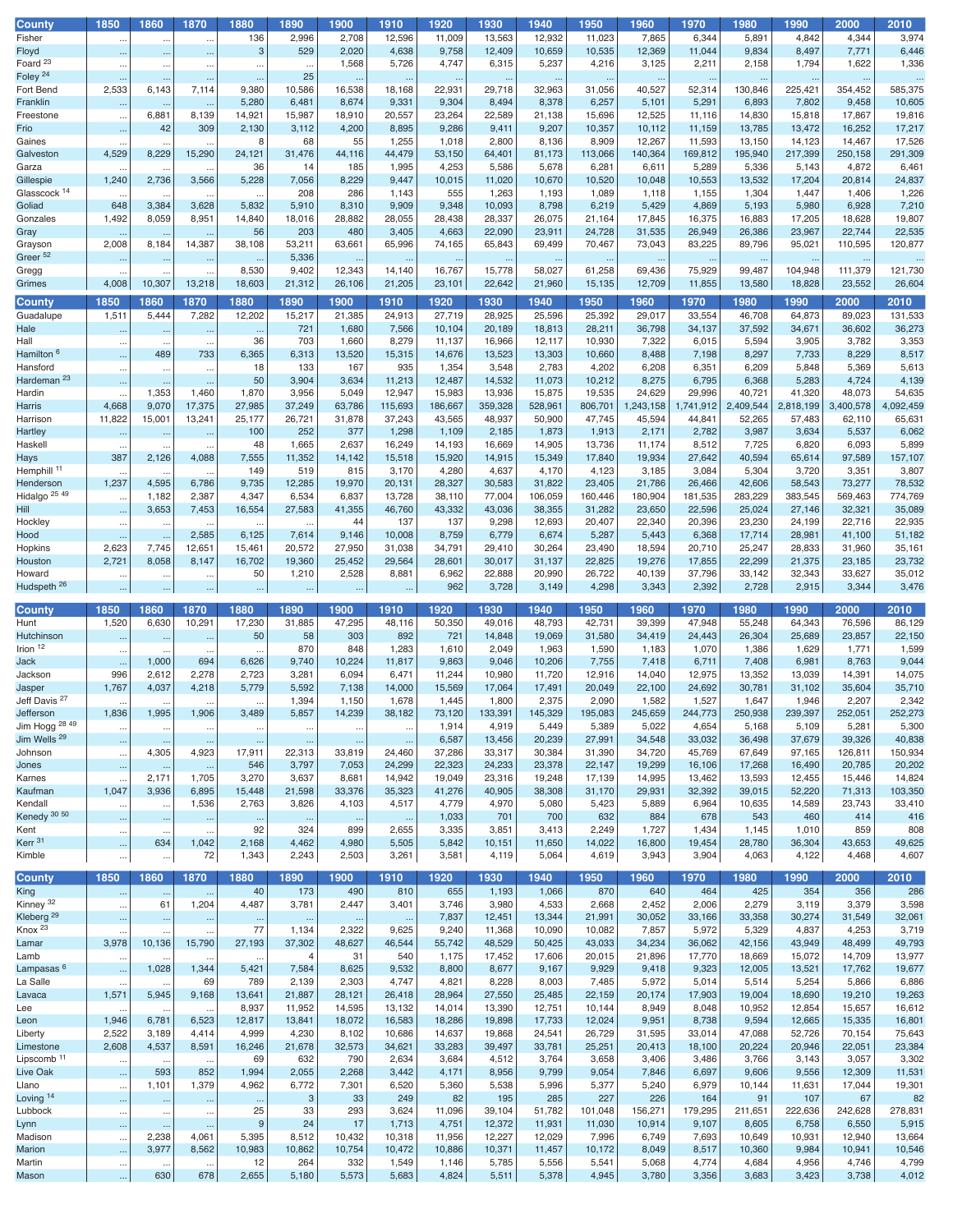| <b>County</b>                   | 1850                              | 1860               | 1870                  | 1880                        | 1890                 | 1900             | 1910             | 1920             | 1930             | 1940             | 1950             | 1960             | 1970             | 1980             | 1990              | 2000              | 2010              |
|---------------------------------|-----------------------------------|--------------------|-----------------------|-----------------------------|----------------------|------------------|------------------|------------------|------------------|------------------|------------------|------------------|------------------|------------------|-------------------|-------------------|-------------------|
| Matagorda                       | 2,124                             | 3,454              | 3,377                 | 3,940                       | 3,985                | 6,097            | 13,594           | 16,589           | 17,678           | 20,066           | 21,559           | 25,744           | 27,913           | 37,828           | 36,928            | 37,957            | 36,702            |
| Maverick                        | $\ldots$                          | 726                | 1,951                 | 2,967                       | 3,698                | 4,066            | 5,151            | 7,418            | 6,120            | 10,071           | 12,292           | 14,508           | 18,093           | 31,398           | 36,378            | 47,297            | 54,258            |
| McCulloch                       | $\ddot{\phantom{0}}$              |                    | 173                   | 1,533                       | 3,217                | 3,960            | 13,405           | 11,020           | 13,883           | 13,208           | 11,701           | 8,815            | 8,571            | 8,735            | 8,778             | 8,205             | 8,283             |
| McLennan                        | $\ddotsc$                         | 6,206              | 13,500                | 26,934                      | 39,204               | 59,772           | 73,250           | 82,921           | 98,682           | 101,898          | 130,194          | 150,091          | 147,553          | 170,755          | 189,123           | 213,517           | 234,906           |
| McMullen                        | $\ddotsc$                         | $\ddotsc$          | 230                   | 701                         | 1,038                | 1,024            | 1,091            | 952              | 1,351            | 1,374            | 1,187            | 1,116            | 1,095            | 789              | 817               | 851               | 707               |
| Medina                          | 909                               | 1,838              | 2,078                 | 4,492                       | 5,730                | 7,783            | 13,415           | 11,679           | 13,989           | 16,106           | 17,013           | 18,904           | 20,249           | 23,164           | 27,312            | 39,304            | 46,006            |
| Menard                          | $\ddot{\phantom{0}}$              | $\ddotsc$          | 667                   | 1,239                       | 1,215                | 2,011            | 2,707            | 3,162            | 4,447            | 4,521            | 4,175            | 2,964            | 2,646            | 2,346            | 2,252             | 2,360             | 2,242             |
| Midland <sup>33</sup>           |                                   | $\ddotsc$          | $\ddotsc$             | Ω,                          | 1,033                | 1,741            | 3,464            | 2,449            | 8,005            | 11,721           | 25,785           | 67,717           | 65,433           | 82,636           | 106,611           | 116,009           | 136,872           |
| Milam                           | 2,907                             | 5,175              | 8,984                 | 18,659                      | 24,773               | 39,666           | 36,780           | 38,104           | 37,915           | 33,120           | 23,585           | 22,263           | 20,028           | 22,732           | 22,946            | 24,238            | 24,757            |
| Mills 34                        |                                   | $\cdots$           | $\cdots$              | $\ldots$                    | 5,493                | 7,851            | 9,694            | 9,019            | 8,293            | 7,951            | 5,999            | 4,467            | 4,212            | 4,477            | 4,531             | 5,151             | 4,936             |
| Mitchell                        | $\cdot$                           | $\ddotsc$          | $\ddotsc$             | 117                         | 2,059                | 2,855            | 8,956            | 7,527            | 14,183           | 12,477           | 14,357           | 11,255           | 9,073            | 9,088            | 8,016             | 9,698             | 9,403             |
| Montague                        |                                   | 849                | 890                   | 11,257                      | 18,863               | 24,800           | 25,123           | 22,200           | 19,159           | 20,442           | 17,070           | 14,893           | 15,326           | 17,410           | 17,274            | 19,117            | 19,719            |
| Montgomery                      | 2,384                             | 5,479              | 6,483                 | 10,154                      | 11,765               | 17,067           | 15,679           | 17,334           | 14,588           | 23,055           | 24,504           | 26,839           | 49,479           | 128,487          | 182,201           | 293,768           | 455,746           |
| Moore                           | $\ddot{\phantom{0}}$              | $\ddotsc$          | $\ddotsc$             | $\ldots$                    | 15                   | 209              | 561              | 571              | 1,555            | 4,461            | 13,349           | 14,773           | 14,060           | 16,575           | 17,865            | 20,121            | 21,904            |
| Morris                          | $\cdot$                           | $\ddotsc$          | $\ddotsc$             | 5,032                       | 6,580                | 8,220            | 10,439           | 10,289           | 10,028           | 9,810            | 9,433            | 12,576           | 12,310           | 14,629           | 13,200            | 13,048            | 12,934            |
| Motley                          |                                   | $\ddotsc$          | $\ddots$              | 24                          | 139                  | 1,257            | 2,396            | 4,107            | 6,812            | 4,994            | 3,963            | 2,870            | 2,178            | 1,950            | 1,532             | 1,426             | 1,210             |
| Nacogdoches                     | 5,193                             | 8,292              | 9,614                 | 11,590                      | 15,984               | 24,663           | 27,406           | 28,457           | 30,290           | 35,392           | 30,326           | 28,046           | 36,362           | 46,786           | 54,753            | 59,203            | 64,524            |
| Navarro                         | 2,190                             | 5,996              | 8,879                 | 21,702                      | 26,373               | 43,374           | 47,070           | 50,624           | 60,507           | 51,308           | 39,916           | 34,423           | 31,150           | 35,323           | 39,926            | 45,124            | 47,735            |
| Newton                          | 1,689                             | 3,119              | 2,187                 | 4,350                       | 4,650                | 7,282            | 10,850           | 12,196           | 12,524           | 13,700           | 10,832           | 10,372           | 11,657           | 13,254           | 13,569            | 15,072            | 14,445            |
| Nolan                           |                                   |                    |                       | 640                         | 1,573                | 2,611            | 11,999           | 10,868           | 19,323           | 17,309           | 19,808           | 18,963           | 16,220           | 17,359           | 16,594            | 15,802            | 15,216            |
|                                 |                                   |                    |                       |                             |                      |                  |                  |                  |                  |                  |                  |                  |                  |                  |                   |                   |                   |
| <b>County</b>                   | 1850                              | 1860               | 1870                  | 1880                        | 1890                 | 1900             | 1910             | 1920             | 1930             | 1940             | 1950             | 1960             | 1970             | 1980             | 1990              | 2000              | 2010              |
| Nueces <sup>35</sup>            | 698                               | 2,906              | 3,975                 | 7,673                       | 8,093                | 10,439           | 21,955           | 22,807           | 51,779           | 92,661           | 165,471          | 221,573          | 237,544          | 268,215          | 291,145           | 313,645           | 340,223           |
| Ochiltree                       | $\ddotsc$                         | $\ddotsc$          | $\ddotsc$             | $\ddotsc$                   | 198                  | 267              | 1,602            | 2,331            | 5,224            | 4,213            | 6,024            | 9,380            | 9,704            | 9,588            | 9,128             | 9,006             | 10,223            |
| Oldham                          | $\ddotsc$                         |                    | $\ddots$              | 387                         | 270                  | 349              | 812              | 709              | 1,404            | 1,385            | 1,672            | 1,928            | 2,258            | 2,283            | 2,278             | 2,185             | 2,052             |
| Orange                          | $\ddotsc$                         | 1,916              | 1,255                 | 2,938                       | 4,770                | 5,905            | 9,528            | 15,379           | 15,149           | 17,382           | 40,567           | 60,357           | 71,170           | 83,838           | 80,509            | 84,966            | 81,837            |
| Palo Pinto                      |                                   | 1,524              |                       | 5,885                       | 8,320                | 12,291           | 19,506           | 23,431           | 17,576           | 18,456           | 17,154           | 20,516           | 28,962           | 24,062           | 25,055            | 27,026            | 28,111            |
| Panola                          | 3,871                             | 8,475              | 10,119                | 12,219                      | 14,328               | 21,404           | 20,424           | 21,755           | 24,063           | 22,513           | 19,250           | 16,870           | 15,894           | 20,724           | 22,035            | 22,756            | 23,796            |
| Parker                          | $\ddotsc$                         | 4,213              | 4,186                 | 15,870                      | 21,682               | 25,823           | 26,331           | 23,382           | 18,759           | 20,482           | 24,528           | 22,880           | 33,888           | 44,609           | 64,785            | 88,495            | 116,927           |
| Parmer                          | $\ldots$                          | $\ddotsc$          | $\cdots$              | $\ldots$                    | $\overline{7}$       | 34               | 1,555            | 1,699            | 5,869            | 5,890            | 5,787            | 9,583            | 10,509           | 11,038           | 9,863             | 10,016            | 10,269            |
| Pecos <sup>36</sup>             |                                   | $\ddotsc$          | $\ddotsc$             | 1,807                       | 1,326                | 2,360            | 2,071            | 3,857            | 7,812            | 8,185            | 9,939            | 11,957           | 13,748           | 14,618           | 14,675            | 16,809            | 15,507            |
| Polk                            | 2,348                             | 8,300              | 8,707                 | 7,189                       | 10,332               | 14,447           | 17,459           | 16,784           | 17,555           | 20,635           | 16,194           | 13,861           | 14,457           | 24,407           | 30,687            | 41,133            | 45,413            |
| Potter                          | $\ldots$                          | $\ddotsc$          | $\ddotsc$             | 28                          | 849                  | 1,820            | 12,424           | 16,710           | 46,080           | 54,265           | 73,366           | 115,580          | 90,511           | 98,637           | 97,874            | 113,546           | 121,073           |
| Presidio 37                     | $\ddotsc$                         | 580                | 1,636                 | 2,873                       | 1,698                | 3,673            | 5,218            | 12,202           | 10,154           | 10,925           | 7,354            | 5,460            | 4,842            | 5,188            | 6,637             | 7,304             | 7,818             |
| Rains                           | $\ddotsc$                         | $\ddotsc$          | $\ddotsc$             | 3,035                       | 3,909                | 6,127            | 6,787            | 8,099            | 7,114            | 7,334            | 4,266            | 2,993            | 3,752            | 4,839            | 6,715             | 9,139             | 10,914            |
| Randall                         |                                   |                    | $\ddots$              | 3                           | 187                  | 963              | 3,312            | 3,675            | 7,071            | 7,185            | 13,774           | 33,913           | 53,885           | 75,062           | 89,673            | 104,312           | 120,725           |
| Reagan <sup>38</sup>            | $\ddotsc$                         | $\ddotsc$          | $\ddots$              | $\ddotsc$                   | $\ddotsc$            | $\ddotsc$        | 392              | 377              | 3,028            | 1,997            | 3,127            | 3,782            | 3,239            | 4,135            | 4,514             | 3,326             | 3,367             |
| Real <sup>39</sup>              |                                   | $\ddotsc$          | $\cdots$              | $\ddotsc$                   | $\ddot{\phantom{1}}$ | $\sim$           | $\ldots$         | 1,461            | 2,197            | 2,420            | 2,479            | 2,079            | 2,013            | 2,469            | 2,412             | 3,047             | 3,309             |
| <b>Red River</b>                | 3,906                             | 8,535              | 10,653                | 17,194                      | 21,452               | 29,893           | 28,564           | 35,829           | 30,923           | 29,769           | 21,851           | 15,682           | 14,298           | 16,101           | 14,317            | 14,314            | 12,860            |
| Reeves <sup>40</sup>            |                                   | $\cdots$           |                       | $\cdots$                    | 1,247                | 1,847            | 4,392            | 4,457            | 6,407            | 8,006            | 11,745           | 17,644           | 16,526           | 15,801           | 15,852            | 13,137            | 13,783            |
| Refugio                         | 288                               | 1,600              | 2,324                 | 1,585                       | 1,239                | 1,641            | 2,814            | 4,050            | 7,691            | 10,383           | 10,113           | 10,975           | 9,494            | 9,289            | 7,976             | 7,828             | 7,383             |
| Roberts                         | $\ddotsc$                         | $\cdots$           | $\ddotsc$             | 32                          | 326                  | 620              | 950              | 1,469            | 1,457            | 1,289            | 1,031            | 1,075            | 967              | 1,187            | 1,025             | 887               | 929               |
| Robertson                       | 934                               | 4,997              | 9,990                 | 22,383                      | 26,506               | 31,480           | 27,454           | 27,933           | 27,240           | 25,710           | 19,908           | 16,157           | 14,389           | 14,653           | 15,511            | 16,000            | 16,622            |
| Rockwall                        |                                   |                    | $\ddotsc$             | 2,984                       | 5,972                | 8,531            | 8,072            | 8,591            | 7,658            | 7,051            | 6,156            | 5,878            | 7,046            | 14,528           | 25,604            | 43,080            | 78,337            |
| County                          | 1850                              | 1860               | 1870                  | 1880                        | 1890                 | 1900             | 1910             | 1920             | 1930             | 1940             | 1950             | 1960             | 1970             | 1980             | 1990              | 2000              | 2010              |
|                                 |                                   |                    |                       |                             |                      |                  |                  |                  |                  |                  |                  |                  |                  |                  |                   |                   |                   |
|                                 |                                   |                    |                       |                             |                      |                  |                  |                  |                  |                  |                  |                  |                  |                  |                   |                   |                   |
| Runnels                         |                                   | $\ddotsc$          |                       | 980                         | 3,193                | 5,379            | 20,858           | 17,074           | 21,821           | 18,903           | 16,771           | 15,016           | 12,108           | 11,872           | 11,294            | 11,495            | 10,501            |
| <b>Rusk</b>                     | 8,148                             | 15,803             | 16,916                | 18,986                      | 18,559               | 26,099           | 26,946           | 31,689           | 32,484           | 51,023           | 42,348           | 36,421           | 34,102           | 41,382           | 43,735            | 47,372            | 53,330            |
| Sabine                          | 2,498                             | 2,750              | 3,256                 | 4,161                       | 4,969                | 6,394            | 8,582            | 12,299           | 11,998           | 10,896           | 8,568            | 7,302            | 7,187            | 8,702            | 9,586             | 10,469            | 10,834            |
| San Augustine                   | 3,648                             | 4,094              | 4,196                 | 5,084                       | 6,688                | 8,434            | 11,264           | 13,737           | 12,471           | 12,471           | 8,837            | 7,722            | 7,858            | 8,785            | 7,999             | 8,946             | 8,865             |
| San Jacinto                     | $\cdot$                           | $\ddotsc$          | $\ddotsc$             | 6,186                       | 7,360                | 10,277           | 9,542            | 9,867            | 9,711            | 9,056            | 7,172            | 6,153            | 6,702            | 11,434           | 16,372            | 22,246            | 26,384            |
| San Patricio                    | 200                               | 620                | 602                   | 1,010                       | 1,312                | 2,372            | 7,307            | 11,386           | 23,836           | 28,871           | 35,842           | 45,021           | 47,288           | 58,013           | 58,749            | 67,138            | 64,804            |
| San Saba                        | $\ddot{\phantom{0}}$              | 913                | 1,425                 | 5,324                       | 6,641                | 7,569            | 11,245           | 10,045           | 10,273           | 11,012           | 8,666            | 6,381            | 5,540            | 5,693            | 5,401             | 6,186             | 6,131             |
| Schelicher <sup>41</sup>        | $\sim$                            | $\cdots$           | $\cdots$              | $\ddotsc$                   | 155                  | 515              | 1,893            | 1,851            | 3,166            | 3,083            | 2,852            | 2,791            | 2,277            | 2,820            | 2,990             | 2,935             | 3,461             |
| Scurry                          | $\cdots$                          | $\cdots$           | $\cdots$              | 102                         | 1,415                | 4,158            | 10,924           | 9,003            | 12,188           | 11,545           | 22,779           | 20,369           | 15,760           | 18,192           | 18,634            | 16,361            | 16,921            |
| Shackelford                     | $\cdots$                          | 44                 | 455                   | 2,037                       | 2,012                | 2,461            | 4,201            | 4,960            | 6,695            | 6,211            | 5,001            | 3,990            | 3,323            | 3,915            | 3,316             | 3,302             | 3,378             |
| Shelby                          | 4,239                             | 5,362              | 5,732                 | 9,532                       | 14,365               | 20,452           | 26,423           | 27,464           | 28,627           | 29,235           | 23,479           | 20,479           | 19,672           | 23,084           | 22,034            | 25,224            | 25,448            |
| Sherman                         | $\cdots$                          | $\cdots$           | $\cdots$              | $\ldots$                    | 34                   | 104              | 1,476            | 1,473            | 2,314            | 2,026            | 2,443            | 2,605            | 3,657            | 3,174            | 2,858             | 3,186             | 3,034             |
| Smith                           | 4,292                             | 13,392             | 16,532                | 21,863                      | 28,324               | 37,370           | 41,746           | 46,769           | 53,123           | 69,090           | 74,701           | 86,350           | 97,096           | 128,366          | 151,309           | 174,706           | 209,714           |
| Somervell                       | $\ddotsc$                         | $\ddotsc$          | $\ddotsc$             | 2,649                       | 3,419                | 3,498            | 3,931            | 3,563            | 3,016            | 3,071            | 2,542            | 2,577            | 2,793            | 4,154            | 5,360             | 6,809             | 8,490             |
| Starr 9 49                      | $\ldots$                          | 2,406              | 4,154                 | 8,304                       | 10,749               | 11,469           | 13,151           | 11,089           | 11,409           | 13,312           | 13,948           | 17,137           | 17,707           | 27,266           | 40,518            | 53,597            | 60,968            |
| Stephens <sup>8</sup>           | $\cdots$                          | 230                | 330                   | 4,725                       | 4,926                | 6,466            | 7,980            | 15,403           | 16,560           | 12,356           | 10,597           | 8,885            | 8,414            | 9,926            | 9,010             | 9,674             | 9,630             |
| Sterling <sup>42</sup>          | $\ldots$                          |                    | $\cdots$              | $\ddotsc$                   | $\ddotsc$            | 1,127            | 1,493            | 1,053            | 1,431            | 1,404            | 1,282            | 1,177            | 1,056            | 1,206            | 1,438             | 1,393             | 1,143             |
| Stonewall<br>Sutton 41          | $\sim$                            | $\cdots$           | $\cdots$              | 104                         | 1,024<br>658         | 2,183            | 5,320            | 4,086            | 5,667            | 5589             | 3,679            | 3,017            | 2,397            | 2,406            | 2,013             | 1,693             | 1,490             |
|                                 | $\ldots$                          | $\cdots$           | $\cdots$              | $\ddotsc$<br>$\overline{4}$ | 100                  | 1,727            | 1,569            | 1,598            | 2,807            | 3,977            | 3,746            | 3,738            | 3,175            | 5,130            | 4,135             | 4,077             | 4,128             |
| Swisher                         | $\cdots$                          | $\cdots$           | $\ldots$              |                             |                      | 1,227            | 4,012            | 4,388            | 7,343            | 6,528            | 8,249            | 10,607           | 10,373           | 9,723            | 8,133             | 8,378             | 7,854             |
| Tarrant                         | 664                               | 6,020              | 5,788                 | 24,671                      | 41,142               | 52,376           | 108,572          | 152,800          | 197,553          | 225,521          | 361,253          | 538,495          | 716,317          | 860,880          | 1,170,103         | 1,446,219         | 1,809,034         |
| <b>Taylor</b>                   |                                   | $\ddotsc$          | $\cdots$              | 1,736                       | 6,957                | 10,499           | 26,293           | 24,081           | 41,023           | 44,147           | 63,370           | 101,078          | 97,853           | 110,932          | 119,655           | 126,555           | 131,506           |
| <b>County</b>                   | 1850                              | 1860               | 1870                  | 1880                        | 1890                 | 1900             | 1910             | 1920             | 1930             | 1940             | 1950             | 1960             | 1970             | 1980             | 1990              | 2000              | 2010              |
| Terrell <sup>43</sup>           | $\cdots$                          | $\ldots$           | $\ldots$              | $\cdots$                    | $\ldots$             | $\cdots$         | 1,430            | 1,595            | 2,660            | 2,952            | 3,189            | 2,600            | 1,940            | 1,595            | 1,410             | 1,081             | 984               |
| <b>Terry</b>                    | $\ddotsc$                         | $\cdots$           | $\ldots$              | $\cdots$                    | 21                   | 48               | 1,474            | 2,236            | 8,883            | 11,160           | 13,107           | 16,286           | 14,118           | 14,581           | 13,218            | 12,761            | 12,651            |
| Throckmorton 51                 | $\ddotsc$                         | 124                | $\ddotsc$             | 711                         | 902                  | 1,750            | 4,563            | 3,589            | 5,253            | 4,275            | 3,618            | 2,767            | 2,205            | 2,053            | 1,880             | 1,850             | 1,641             |
| Titus                           | 3,636                             | 9,648              | 11,339                | 5,959                       | 8,190                | 12,292           | 16,422           | 18,128           | 16,003           | 19,228           | 17,302           | 16,785           | 16,702           | 21,442           | 24,009            | 28,118            | 32,334            |
| Tom Green <sup>44</sup>         | $\ddotsc$                         | $\ddotsc$          | $\ddotsc$             | 3,615                       | 5,152                | 6,804            | 17,882           | 15,210           | 36,033           | 39,302           | 58,929           | 64,630           | 71,047           | 84,784           | 98,458            | 104,010           | 110,224           |
| <b>Travis</b>                   | 3,138                             | 8,080              | 13,153                | 27,028                      | 36,322               | 47,386           | 55,620           | 57,616           | 77,777           | 111,053          | 160,980          | 212,136          | 295,516          | 419,335          | 576,407           | 812,280           | 1,024,266         |
| Trinity                         | $\ddotsc$                         | 4,392              | 4,141                 | 4,915                       | 7,648                | 10,976           | 12,768           | 13,623           | 13,637           | 13,705           | 10,040           | 7,539            | 7,628            | 9,450            | 11,445            | 13,779            | 14,585            |
| Tyler                           | 1,894                             | 4,525              | 5,010                 | 5,825                       | 10,877               | 11,899           | 10,250           | 10,415           | 11,448           | 11,948           | 11,292           | 10,666           | 12,417           | 16,223           | 16,646            | 20,871            | 21,766            |
| Upshur                          | 3,394                             | 10,645             | 12,039                | 10,266                      | 12,695               | 16,266           | 19,960           | 22,472           | 22,297           | 26,178           | 20,822           | 19,793           | 20,976           | 28,595           | 31,370            | 35,291            | 39,309            |
|                                 |                                   |                    |                       |                             | 52                   | 48               | 501              | 253              | 5,968            | 4,297            | 5,307            | 6,239            | 4,697            | 4,619            |                   | 3,404             | 3,355             |
| Upton <sup>14</sup><br>Uvalde   | $\ddot{\phantom{1}}$<br>$\ddotsc$ | $\cdots$<br>506    | $\ldots$<br>851       | $\cdots$<br>2,541           | 3,804                | 4,647            | 11,233           | 10,769           | 12,945           | 13,246           | 16,015           | 16,814           | 17,348           | 22,441           | 4,447<br>23,340   | 25,926            | 26,405            |
|                                 |                                   |                    |                       |                             |                      |                  |                  |                  |                  |                  |                  |                  |                  |                  |                   |                   |                   |
| Val Verde <sup>45</sup>         | $\cdots$                          | $\sim$             | $\ddotsc$             | $\cdots$                    | 2,874                | 5,263            | 8,613            | 12,706           | 14,924           | 15,453           | 16,635           | 24,461           | 27,471           | 35,910           | 38,721            | 44,856            | 48,879            |
| Van Zandt                       | 1,348                             | 3,777              | 6,494                 | 12,619                      | 16,225               | 25,481           | 25,651           | 30,784           | 32,315           | 31,155           | 22,593           | 19,091           | 22,155           | 31,426           | 37,944            | 48,140            | 52,579            |
| Victoria                        | 2,019                             | 4,171              | 4,860                 | 6,289                       | 8,737                | 13,678           | 14,990<br>16,061 | 18,271<br>18,556 | 20,048<br>18,528 | 23,741<br>19,868 | 31,241<br>20,163 | 46,475           | 53,766           | 68,807           | 74,361<br>50,917  | 84,088            | 86,793            |
| Walker                          | 3,964                             | 8,191              | 9,766                 | 12,024                      | 12,874               | 15,813           |                  |                  |                  |                  |                  | 21,475           | 27,680           | 41,789           |                   | 61,758            | 67,861            |
| Waller                          | $\cdot$<br>$\ddotsc$              | $\cdots$           | $\ldots$<br>$\ddotsc$ | 9,024<br>$\ddotsc$          | 10,888<br>77         | 14,246           | 12,138           | 10,292           | 10,014           | 10,280           | 11,961           | 12,071           | 14,285           | 19,798           | 23,390            | 32,663            | 43,205            |
| Ward 14<br>Washington           | 5,983                             | $\ldots$<br>15,215 | 23,104                | 27,565                      | 29,161               | 1,451<br>32,931  | 2,389<br>25,561  | 2,615<br>26,624  | 4,599<br>25,394  | 9,575<br>25,387  | 13,346<br>20,542 | 14,917<br>19,145 | 13,019<br>18,842 | 13,976<br>21,998 | 13,115<br>26,154  | 10,909<br>30,373  | 10,658<br>33,718  |
|                                 |                                   |                    |                       |                             |                      |                  |                  |                  |                  |                  |                  |                  |                  |                  |                   |                   |                   |
| Webb <sup>9</sup> 46<br>Wharton | 1,752                             | 1,397<br>3,380     | 2,615<br>3,426        | 5,273<br>4,459              | 14,842<br>7,584      | 21,851<br>16,942 | 22,503<br>21,123 | 29,152<br>24,288 | 42,128<br>29,681 | 45,916<br>36,158 | 56,141<br>36,077 | 64,791<br>38,152 | 72,859<br>36,729 | 99,258<br>40,242 | 133,239<br>39,955 | 193,117<br>41,188 | 250,304<br>41,280 |